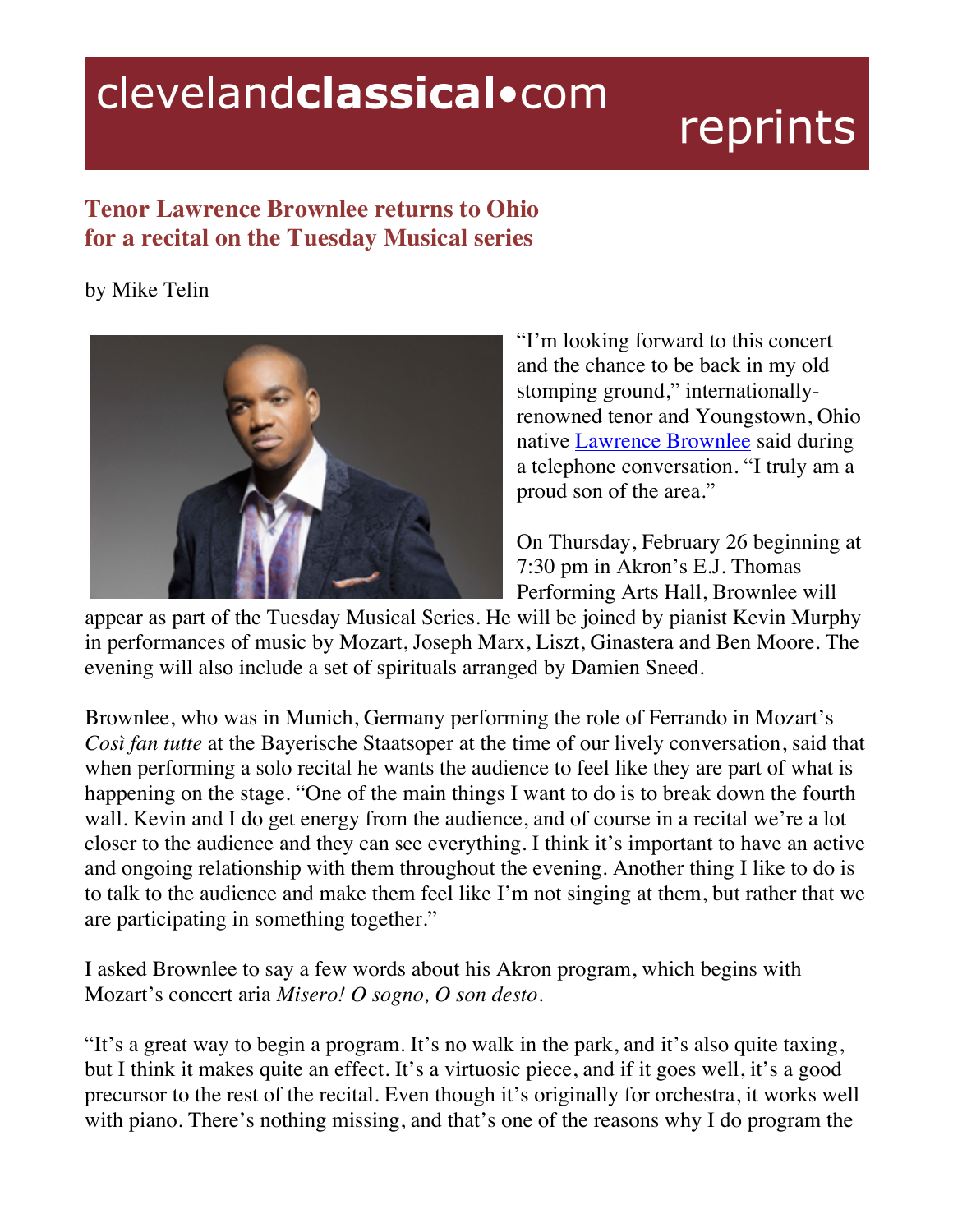aria for recitals — you still get the full effect that Mozart intended. And I'm fortunate to be able to perform with Kevin Murphy this time."

Brownlee's program will continue with five songs by Joseph Marx, *Nocturn, Selige Nacht, Der Elfe, Christbaum* and *Hat dich die liebe berürht*.

"These songs are quite beautiful. I think it was a pianist friend of mine from Argentina who told me that if I needed some German pieces, I should look at Austrian composer Joseph Marx — of course singers in general go for Schubert or Schumann. The five that I've programmed have a lot of variety in color. It's real chamber music. Sometimes the piano takes the lead and sometimes the voice does. And, because they are not so wellknown, I feel honored to be able to give many people their first experience with Joseph Marx."

The first half will conclude with Franz Liszt's *3 Sonetti del Petraca* (*Pace non trovo, Benadetto sia'l giorno* and *I vidi in terra*).

"I fell in love with these songs when I heard a disc by Pavarotti. They're very operatic and I think you can hear the virtuosity of Liszt in them. I had the great honor of recording them with pianist Iain Burnside, and thankfully the disc has been well received. I have performed them for a while, but they are pieces that you have to live and grow with. I love all of the recital repertoire, but this is one of my favorite sets on this recital."

Brownlee will open the second half with Alberto Ginastera's *Canciones Populares Argentinas*.

"Last year I was putting together a recital for Carnegie Hall and somebody mentioned that if I was looking for something Spanish, I should look at these. I really like all of the songs, particularly the first one, 'Chacarera,' and the last one, 'Gato.' They are so lively and have so much character. Together, all five offer so much variety. And pianists love playing them because the part is so active — they really get a chance to dig into the pieces."

The program continues with four songs by American composer Ben Moore. *The Cloak, The Boat, and the Shoes* — *This heart that flutters* — *The Lake Isle of Innisfree* and *I would in that sweet bosom be*.

"I was introduced to Ben's songs when I was working at the Met Opera. I happened to run into Brian Zeger, who is the head of the Met's Young Artist Program in the hallway. He's a friend of mine, so I told him that I needed something in English for a recital and he said, 'guess what, my partner is a composer.' Ben has written music for Stephanie Blythe, Deborah Voigt, Nathan Gunn, and a lot of other American singers as well as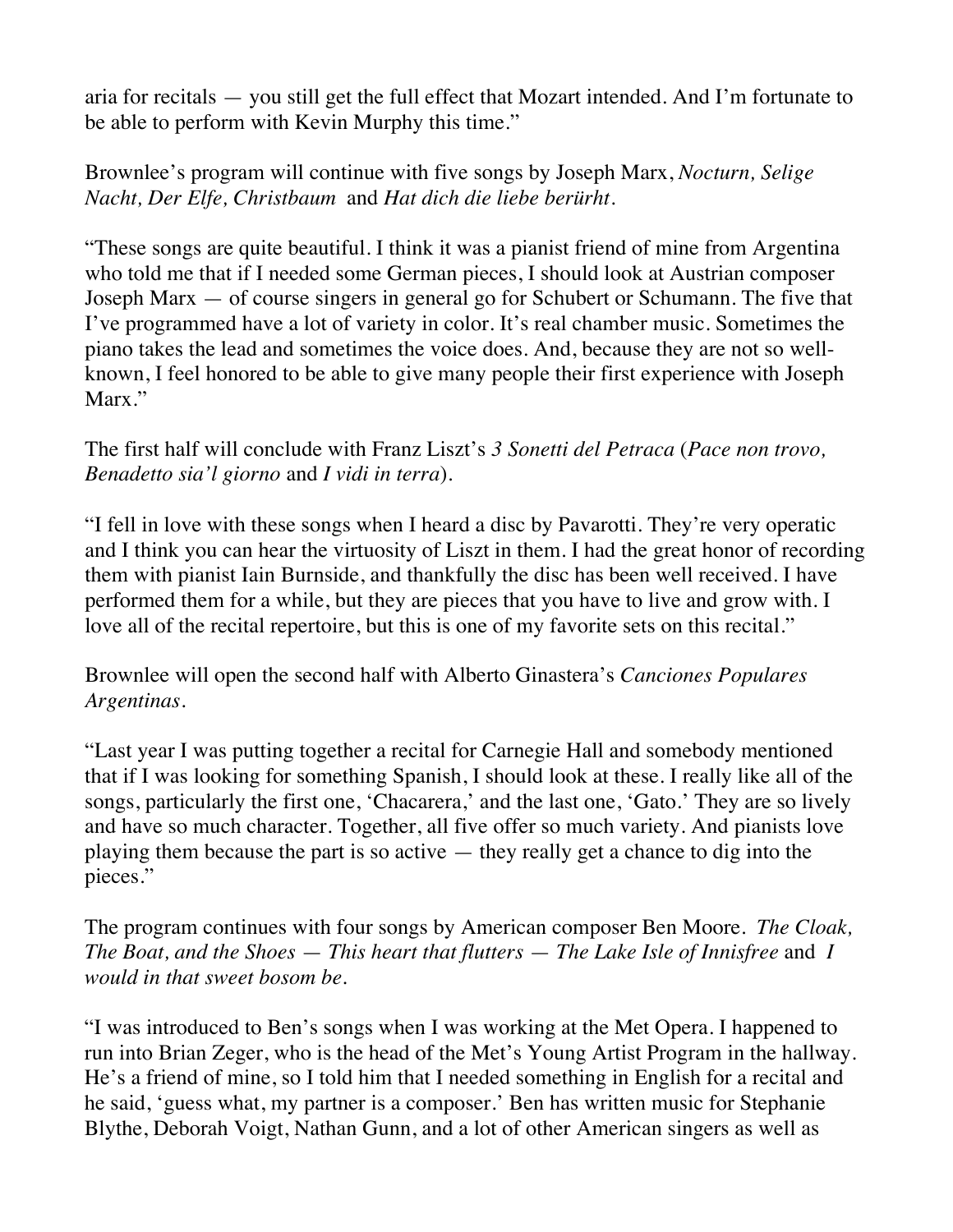being an amateur tenor. So I went to their house, and Ben showed me these pieces. I told him that I loved them but they're a bit too low for me. So he re-wrote them in a higher key. It's great because people have responded to them in such a positive way. And I think Ben is going to have to publish them in the higher key because people want to sing his music because it is so beautiful."

Brownlee has chosen to conclude his program with a set of American Spirituals, *Evry time I feel de Spirit, Balm in Gilead, All night, all day, Deep River* and *Come by here dear Lord*, arranged by the accomplished and musically versatile Damien Sneed.

"Damian and I were first introduced to each other by a mutual friend. He came to a show I was singing at the Met and afterward he told me that he really loved my work and would like to collaborate. I called him a few months later and told him that I wanted to do some African American spirituals. Of course singers of color like Marion Anderson, Martina Arroyo and Leontyne Price have for a long time been singing Negro Spirituals. And because I am a singer of color, I feel a responsibility to carry on that tradition.

"Damian has a background in jazz, gospel and classical and I also have a very 'colorful', should I say, background in a mixture of the types of music that I have grew up with. I told him that I didn't want the arrangements to be stuffy, so I think listeners will find these arrangements to have a little bit of jazz, samba, gospel and classical. We've performed them a few times and they've been extremely well received. And we're very happy about that because we wanted the arrangements to show that we're young, active and vibrant guys.

'We also wanted to show that classical music and art song is not some kind antiquated performance practice, but something that anybody can connect with and enjoy. I do understand that there was a time when singers of color did not want to be typecast as a black singer, but thankfully, now we are breaking out, and those things are becoming less of an issue. And therefore, we shouldn't put these spirituals aside, but rather embrace them because they are part of who we are as American citizens."

Click here to listen to Brownlee and Sneed discuss these fantastic arrangements on WNYC's Soundcheck.

Although Lawrence Brownlee does enjoy the life of an international opera star, he says that it is his family that keeps everything in perspective. "When I'm performing opera, I have the mentality that I take my lunchbox and go to work. Of course I get a lot of pleasure out of what I do as a performer. But being a husband and father does put it all into perspective. There isn't a day that goes by, even when I am on the road, that I don't think about them, and my responsibility to them as a father, provider and role model.